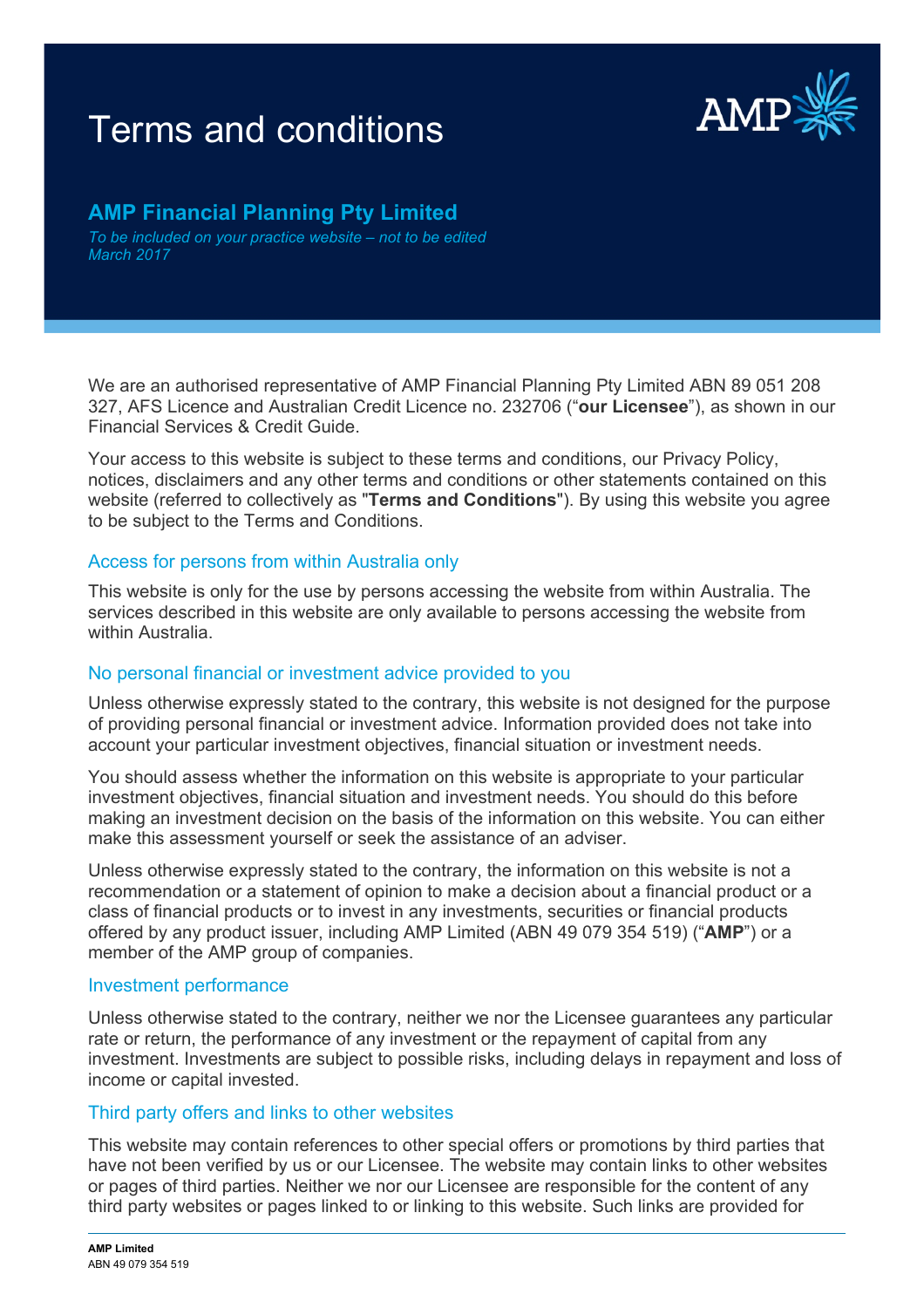convenience and information purposes only. Neither we nor our Licensee endorse, approve or recommend the operators of third party websites or the content of those websites.

Subject to any applicable law which cannot be excluded, we make no warranties or representations regarding the quality, accuracy, merchantability or fitness for purpose of the goods or services available from third parties. Your obtaining of goods or services from third parties is at your own risk. You indemnify us and our Licensee against all liability, loss, damage, cost and expense arising from or relating to your obtaining goods or services from a third party referred to in this website.

This website may also contain references to offers or promotions by us, or links to pages owned and/or operated by us for services unrelated to our authorisations from our Licensee. Our Licensee does not endorse or recommend and is not responsible for the offers, promotions or content on the websites linked from or linking to this website for these unrelated services.

You may not use this website or provide a link to this website on another website, where the use:

1. contains any material that is offensive or distasteful;

2. contravenes any law;

3. disparages or adversely affects us or our Licensee's brand or reputation or the services that we provide;

4. makes any representations about us or our Licensee or the services we provide, including any representations of any endorsement, sponsorship, affiliation or approval of you or the website by us or our licensee;

5. passes off our or AMP's documents or information as your own.

Following links to any other websites or pages or linking this website to another website is entirely at your own risk and neither we nor our Licensee shall be responsible or liable for any losses, damages or expenses arising in connection with such linking. If you wish to link to this website, you must first seek our written approval.

# Disclaimer and limitation of liability

To the maximum extent permitted by law, neither we nor our Licensee will be liable in any way for any loss or damage suffered by you through use or access to this website, or our failure to provide this website. Our liability for negligence, breach of contract or contravention of any law as a result of our failure to provide this website or any part of it, or for any problems with this website, which cannot be lawfully excluded, is limited, at our option and to the maximum extent permitted by law, to resupplying this website or any part of it to you, or to paying for the resupply of this website or any part of it to you.

# General conditions

These Terms and Conditions are governed by the law in force in the State of New South Wales, and the parties irrevocably submit to the non-exclusive jurisdiction of the courts of New South Wales and courts of appeal from them for determining any dispute concerning the Terms and Conditions.

These Terms and Conditions can be modified at any time by us and you agree to continue to be bound by these Terms and Conditions as modified. We will give you notice of these changes by publishing revised Terms and Conditions on this website. We will not separately notify you of these changes.